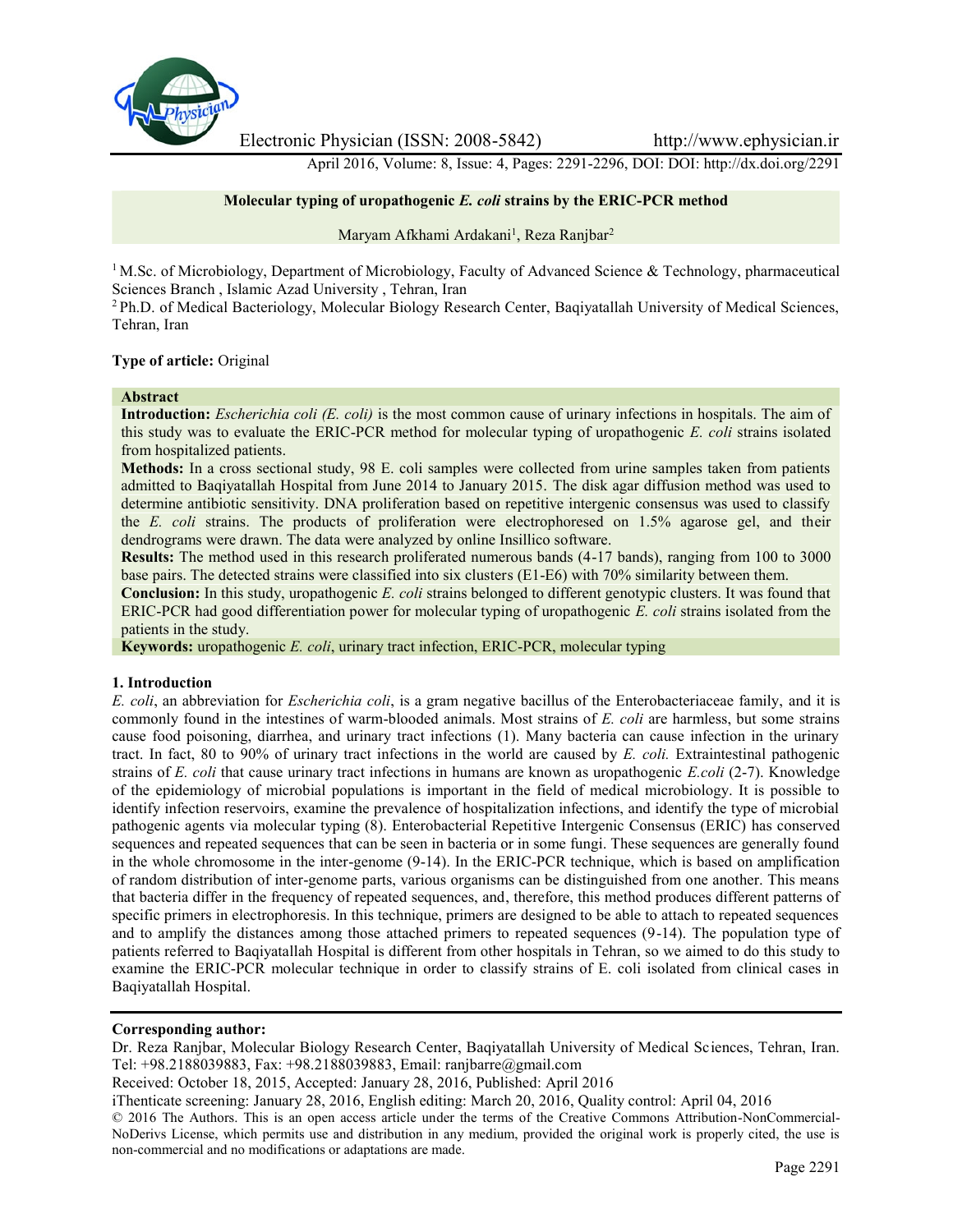# **2. Material and Methods**

### *2.1. Study population and bacterial isolation*

In a cross-sectional study over a period of eight months, from June 2014 to January 2015, all 98 E. coli strains isolated from patients who suffered from urinary tract infection in Baqiyatallah Hospital were subjected. These patients were of different age groups and were examined according to standard methods of bacteriology and biochemistry.

### *2.2. Antibiogram Test*

A disc agar-diffusion method, as recommended by Clinical and Laboratory Standards Institute (CLSI) (2013), was used to determine antibiotic sensitivity (15). The antibiogram test was performed using the antibiotics Ampicillin (AM) - Amikacin (AN) - Ciprofloxacin (CP) - Ceftazidime (CAZ) - Ceftriaxone (CRO) - Cotrimoxazole (SXT) - Norfloxacin (NOR) - Nalidixic acid (NA) - Gentamicin (GM) - Nitrofurantoin (FM), and the ATCC 25922 strain of *E. coli* was used as the quality control.

### *2.3. DNA preparation*

After bacterial isolation, *E. coli* isolates were cultured in Luria Bertani (LB) broth. After 16-18 hours of incubation at 37 °C, DNA extraction was performed using the alkaline lysis method. The DNA concentration was determined by nanodrop.

### *2.4. Primers*

The oligonucleotide primers used in this study were: 5'-ATGTAAGCTCCTGGGGATTCAC-3' ERIC 1 and5'- AAGTAAGTGACTGGGGTGAGCG-3' ERIC 2 (13).

# *2.5. ERIC-PCR*

ERIC-PCR reactions were performed in 20 μl volumes containing 1 μl of each primer, 10 μl of the master mix, 1.5 μl of MgCl2, 2 μl of template DNA, and 3.5 μl of deionized water. The ERIC-PCR reaction was as follows: initial denaturation at 94 °C for 1 minute, with the next 30 cycles consisting of a denaturation step at 94 °C for 30 seconds, annealing at 52 °C for 35 seconds, extension at 72 °C for 4 minutes, and a final extension for 5 minutes at 72 °C. PCR products were electrophoresed using a 1.5% agarose (Merck) gel electrophoresis at 80 V for 180 minutes then visualized under UV in a gel documentation system. The zero-one manual method was used to count the bands, and, then, the data were entered on the following site: http://insilico.ehu.es/dice\_upgma/, and the dendrograms were drawn.

# **3. Results**

Of all 98 samples examined, 18 were from men and 80 were from women. The age and gender distribution of the patients with urinary tract infection were as follows: six girls under one year of age, five girls between the ages of 1- 10, three girls between the ages of 10-20, 14 women between the ages of 20-30, 12 women between the ages of 30- 40, 12 women and two men between the ages 40-50, 10 women and four men between the ages 50-60, six women and four men between the ages 60-70, 10 women and five men between the ages 70-80, and two women and three men between the ages of 80-90. The results of the study on antibiotic resistance indicated the maximum resistance was shown to Ampicillin and the minimum to Nitrofurantoin. ERIC-PCR patterns were used to calculate the visibility and placement of the gels according to their molecular weights and molecular markers. Bands for each sample were counted (Figure 1). After dendrogram analysis, it was shown that ERIC-PCR differentiated the isolates into six clusters, E1 - E6, with 70% similarity (Figure 2). In the strains that were studied, the maximum number, 62, belonged to the E2 cluster, and the minimum, 1, belonged to the E6 cluster. Twenty-one of the studied strains were in E1, 3 strains in E3, 2 strains in E4, 5 strains in E5, and 1 strain in the E6 cluster. Three of the 98 strains did not have bands and, therefore, could not be genotyped. The most frequent band was 1350 bp, which was found in 70 strains, and the least frequent was 170 bp, which was observed in two strains. Study and comparison of the results obtained from the antibiogram test with dendrogram yielded noteworthy results, i.e., samples in the E1 cluster were sensitive to Gentamicin and Nitrofurantoin, those in the E5 cluster were female and resistant to Ampicillin and sensitive to Nitrofurantoin, and those in E3 cluster had completely similar antibiotic patterns and were in the 70-90 age range.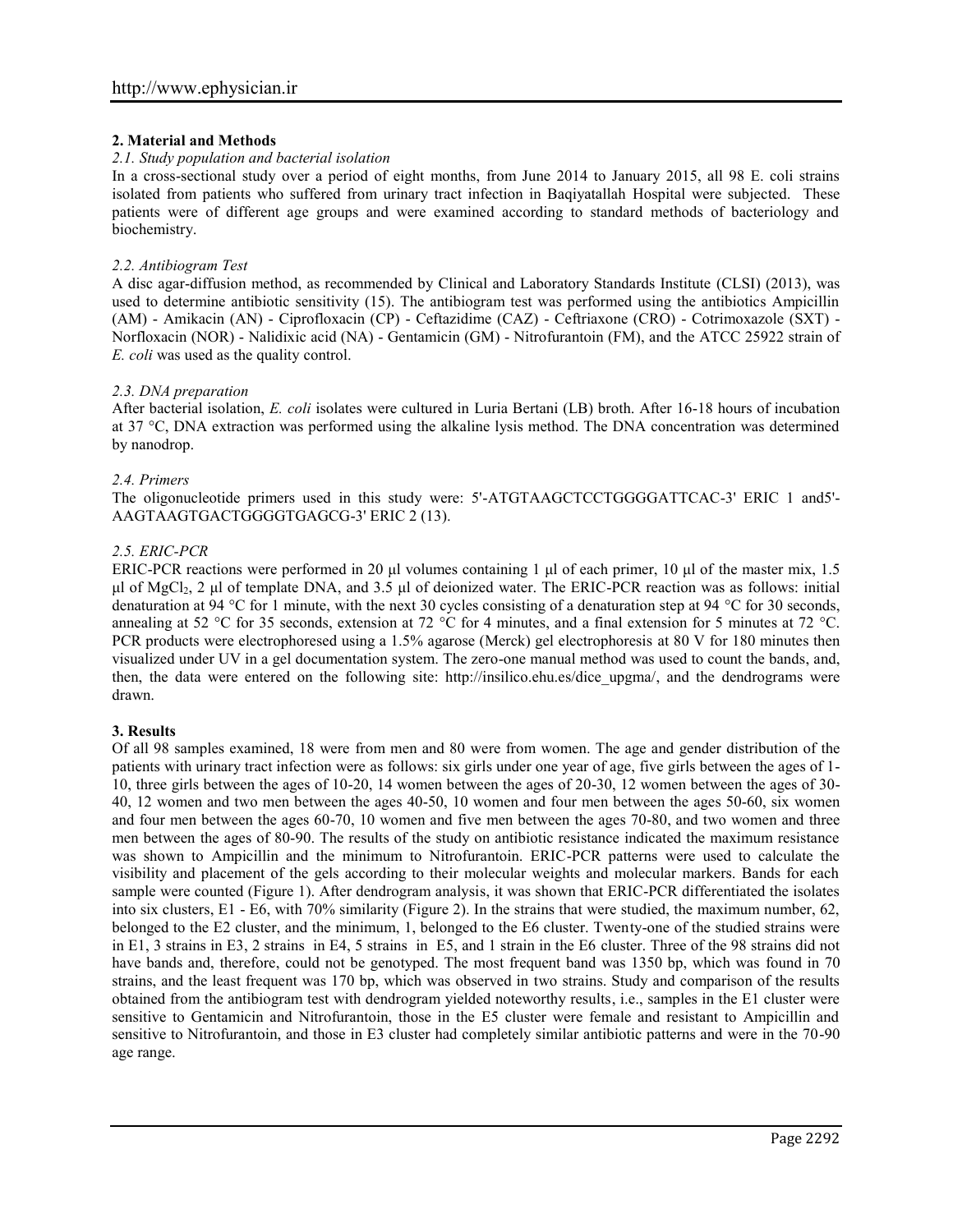

**Figure 1.** Results of ERIC PCR on some of the E. coli strains, with the first column in both sides showing Ladder  $100 bp$ 



**Figure 2.** Dendrogram drawn for the strains studied in this research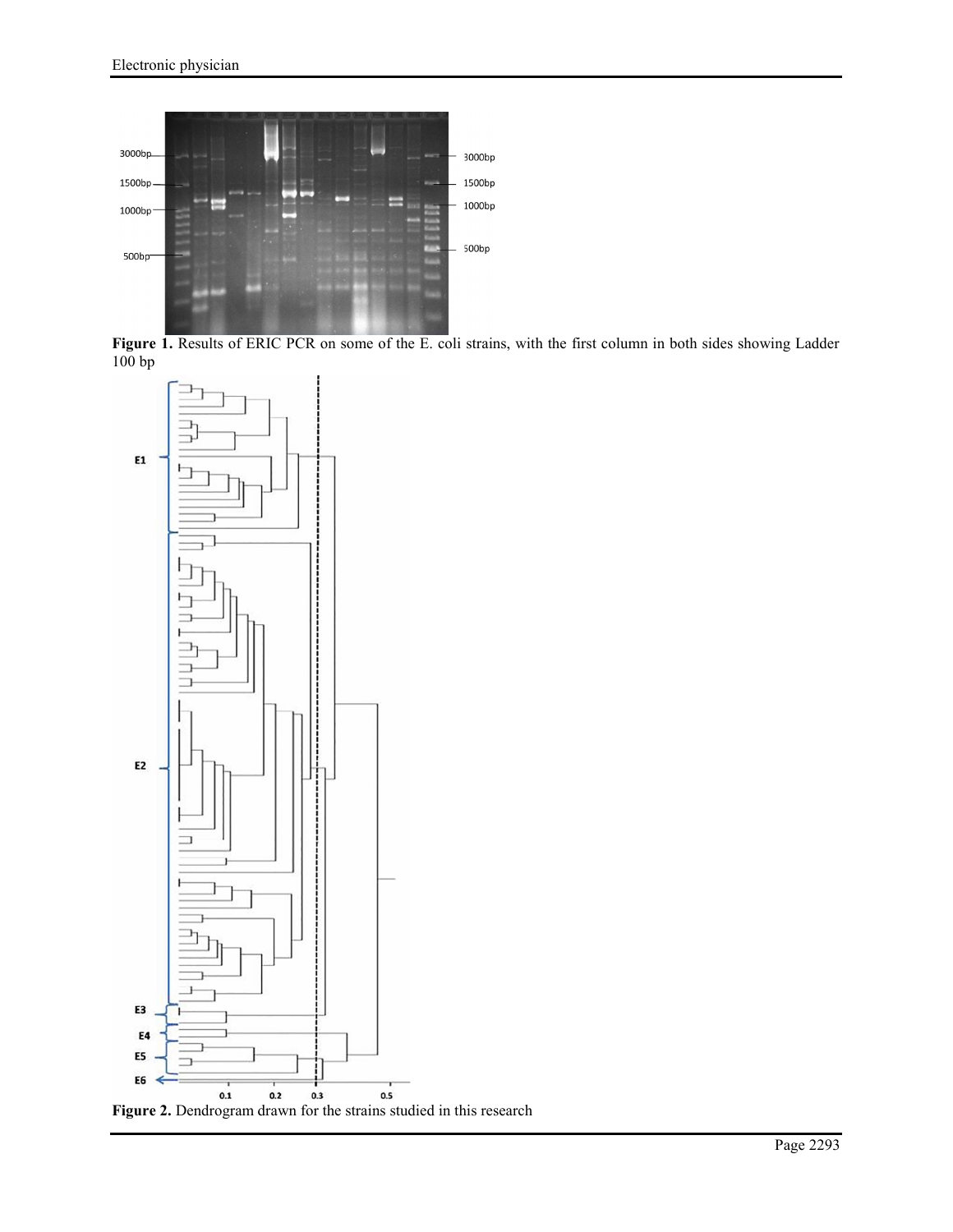# **4. Discussion**

This study was conducted on 98 isolates recovered from urine samples of patients with urinary infections admitted to Baqiyatallah Hospital. All of the isolates were studied genetically using the ERIC PCR. The most frequent band was 1350 bp, which was found in 70 strains, and the least frequent band was 170 bp, which was observed in two strains. The maximum number, 62, belonged to the E2 cluster, and the minimum, 1, belonged to the E6 cluster. The comparison of the results obtained from the antibiogram test with dendrogram showed that samples in the E1 cluster were sensitive to Gentamicin and Nitrofurantoin, those in the E5 cluster were female and resistant to Ampicillin and sensitive to Nitrofurantoin, and those in the E3 cluster had completely similar antibiotic patterns and were in the 70- 90 age range. Versalvic et al. concluded that fingerprinting techniques were very powerful tools for identification and classification of bacteria and in molecular epidemiology of human and plant pathogens (13).

In 2002, Wanderley Dias da Silveira et al. isolated 49 *E. coli* strains in chickens with septicemia, swollen head syndrome, omphalitis, and in some without any clinical symptoms (16). The ERIC PCR technique determined their types. These isolates were classified into four main groups, A to D, and the survey results also showed that the ERIC PCR method can be a good alternative to molecular techniques, such as RAPD PCR and RFLP (16). Meacham et al., at the University of Michigan evaluated genotyping of a large number of *E. coli* samples and concluded that more than one ERIC-PCR method should be used in determining genetic similarities through genotyping (11). In 2006, Lindsay et al. studied ERIC sequence distribution in the whole genomes of intestinal bacteria, including *E. coli* and *Shigella*. They concluded that ERIC sequence in regions close to genes with high expression levels was more inclined to be copied, and that the ERIC-PCR was widely used for genotyping because the ERIC sequence was small (12). VivekPrabhu et al. used the ERIC-PCR method for genotyping 40 samples of *E. coli* isolated from cows infected with mastitis, and 37 of their samples could be genotyped. Seven isolates were in the phylogenetic group A, 17 isolates were in the phylogenetic group B, and 13 isolates were not in any groups because no similarity with other groups. They reached the conclusion that ERIC-PCR was a quick, reliable, and suitable method for differentiating E. coli strains (17). In 2011, Ramazanzadeh et al. used ERIC-PCR to evaluate the genetic diversity of *E. coli* isolated from hospital samples. They studied 230 clinical samples and found that 205 of them could be genotyped in 20 clusters, with most of them being in the phylogenetic group D. The high genetic diversity in the isolated *E. coli* indicated the low rate of infection at the hospital (18). Xiu-Yan Lang et al. used ERIC-PCR for genotyping enterotoxigenic *E. coli* isolated from cows and found most isolates belonged to the phylogenetic group D. They concluded that the ERIC-PCR is a fast, efficient, and repeatable method for genotyping (19). The findings indicated that the ERIC-PCR method is a fast and excellent way to describe the diversity of phylogenetic classification and evolution racial structure. Using this method, most of the isolates were classified and separated into different categories. Another result is that *E. coli* were obtained from a variety of distinct clones that have been studied from a variety of bacteria in clinical samples.

The choice of a sub typing technique is depend on the skill level and resources of the laboratory and the purpose of the study (20). In our previous studies, we evaluated ERIC-PCR for subtyping of sporadic and epidemic strains of different foodborne bacterial pathogens in Iran (20-26) and found this technique had a good subtyping power. As one of the most important and prevalent uropathogen organism in Iran (27-30), E. coli was subjected here to ERIC- PCR. As indicated in previous studies, our finding showed here an acceptable discriminatory power of this methods for subtyping of uropathogenic E. coli.

# **5. Conclusions**

Our results showed that the ERIC PCR technique was a rapid method for describing then genetic diversity of E. coli strains. The strains of E. coli were composed of various distinct colonies that show the variety of these bacteria in clinical samples. For future studies, we suggest the use of more samples from different hospitals and the comparison of the discrimination of the ERIC PCR using other methods, such as PFGE. We hope the results of our study will be useful for molecular epidemiology of uropathogenic E. coli and upgrading the public health in our country.

# **Acknowledgments:**

This research was supported by the Pharmaceutical Sciences Branch of Islamic Azad University, Tehran, Iran and the Molecular Biology Research Center, Baqiyatallah University of Medical Sciences, Tehran, Iran. We thank Dr. Najafi, Mr. Daryoosh Ghasemi, and Ms. Fatemeh Pourali for their technical assistance.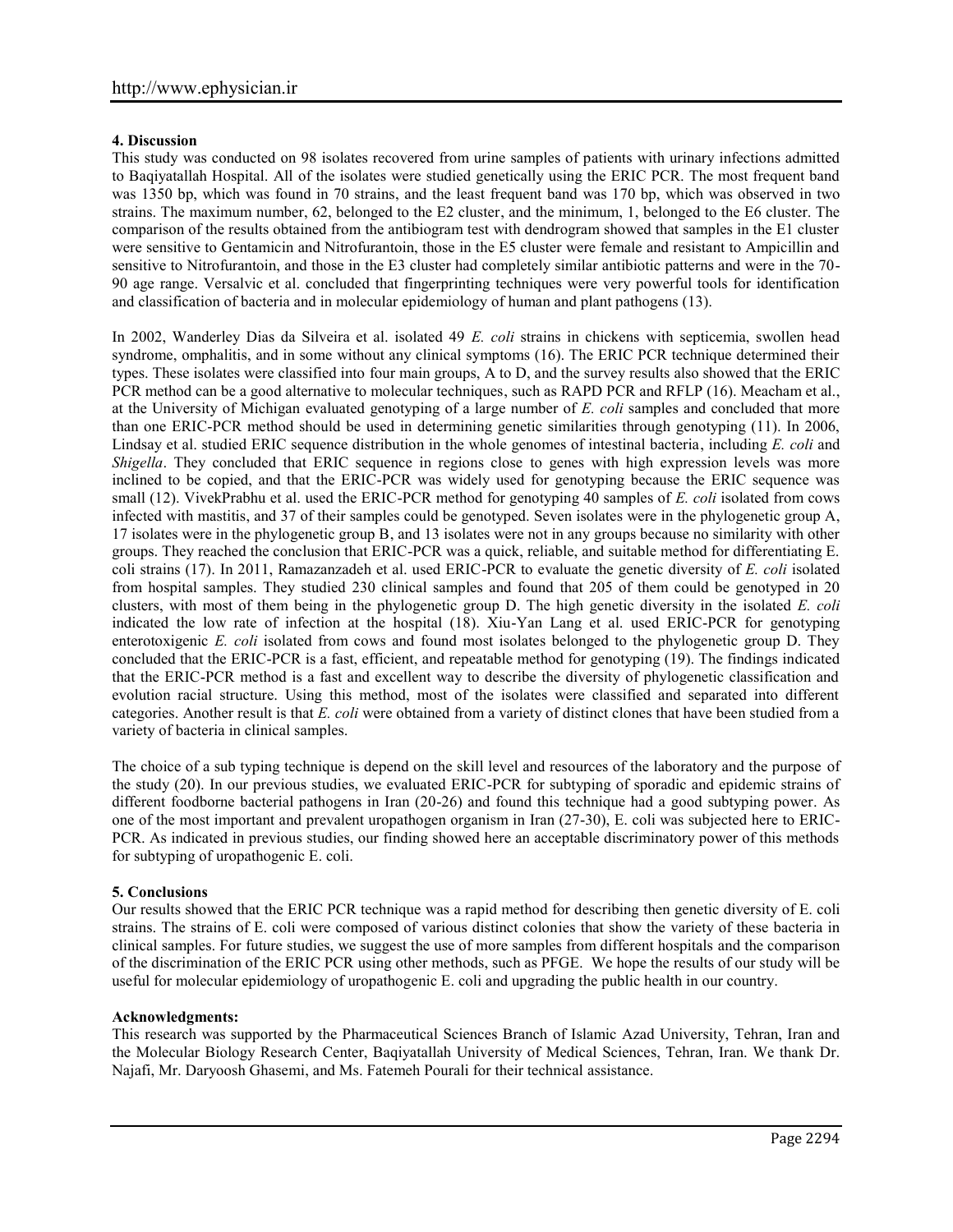# **Conflict of Interest:**

There is no conflict of interest to be declared.

### **Authors' contributions:**

All authors contributed to this project and article equally. All authors read and approved the final manuscript.

### **References**

- 1) Kaper JB, Nataro JP, Mobley HL. Pathogenic escherichia coli. Nature Reviews Microbiology. 2004; 2(2): 123-40. doi: 10.1038/nrmicro818.
- 2) Sheerin NS. Urinary tract infection. Medicine. 2011; 39(7): 384-9. doi: 10.1016/j.mpmed.2011.04.003.
- 3) Lee JB, Neild GH. Urinary tract infection. Medicine. 2007; 35(8): 423-8. doi: 10.1016/j.mpmed.2007.05.009.
- 4) Farshad S, Anvarinejad M, Tavana AM, Ranjbar R, Japoni A, Zadegan RM, et al. Molecular epidemiology of Escherichia coli strains isolated from children with community acquired urinary tract infections. African J Microbiol Res. 2011; 5(26): 4476-83. doi: 10.5897/AJMR11.285.
- 5) Momtaz H, Karimian A, Madani M, Safarpoor Dehkordi F, Ranjbar R, Sarshar M, et al. Uropathogenic Escherichia coli in Iran: serogroup distributions, virulence factors and antimicrobial resistance properties. Ann Clin Microbiol Antimicrob. 2013; 12(8). doi: 10.1186/1476-0711-12-8.
- 6) Farshad S, Ranjbar R, Japoni A, Hosseini M, Anvarinejad M, Mohammadzadegan R. Microbial susceptibility, virulence factors, and plasmid profiles of uropathogenic Escherichia coli strains isolated from children in Jahrom, Iran. Archives of Iranian medicine. 2012; 15(5): 312-6. doi: 012155/AIM.0013.
- 7) Anvarinejad M, Farshad S, Ranjbar R, Giammanco GM, Alborzi A, Japoni A. Genotypic analysis of E. coli strains isolated from patients with cystitis and pyelonephritis. Iran Red Crescent Med J. 2012; 14(7): 408- 16. PMID: 22997556, PMCID: PMC3438433
- 8) Healy M, Huong J, Bittner T, Lising M, Frye S, Raza S, et al. Microbial DNA typing by automated repetitive-sequence-based PCR. Journal of clinical microbiology. 2005; 43(1): 199-207. doi: 10.1128/JCM.43.1.199-207.
- 9) Hulton CS, Higgins CF, Sharp PM. ERIC sequences: a novel family of repetitive elements in the genomes of Escherichia coli, Salmonella typhimurium and other enterobacteria. Mol Microbiol. 1991; 5(4): 825-34. doi: 10.1111/j.1365-2958.1991.tb00755.x, PMID: 1713281.
- 10) Sharples GJ, Lloyd RG. A novel repeated DNA sequence located in the intergenic regions of bacterial chromosomes. Nucleic Acids Res. 1990; 18(22): 6503-8. doi: 10.1093/nar/18.22.6503, PMCID: PMC332602.
- 11) Meacham KJ, Zhang L, Foxman B, Bauer RJ, Marrs CF. Evaluation of genotyping large numbers of Escherichia coli isolates by enterobacterial repetitive intergenic consensus-PCR. J Clin Microbiol. 2003; 41(11): 5224-6. doi: 10.1128/JCM.41.11.5224-5226.2003.
- 12) Wilson LA, Sharp PM. Enterobacterial repetitive intergenic consensus (ERIC) sequences in Escherichia coli: Evolution and implications for ERIC-PCR. Mol Biol Evol. 2006; 23(6): 1156-68. doi: 10.1093/molbev/msj125, PMID: 16533821.
- 13) Versalovic J, Koeuth T, Lupski R. Distribution of repetitive DNA sequences in eubacteria and application to finerpriting of bacterial enomes. Nucleic Acids Research. 1991; 19(24): 6823-31. doi: 10.1093/nar/19.24.6823, PMCID: PMC329316.
- 14) Versalovic J, Schneider M, De Bruijn FJ, Lupski JR. Genomic fingerprinting of bacteria using repetitive sequence-based polymerase chain reaction. Methods in molecular and cellular biology. 1994; 5(1): 25-40.
- 15) Performance standards for antimicrobial susceptibility testing twenty second informational supplement USA: Clinical and Laboratory Standards Institute. 2013
- 16) da Silveira WD, Ferreira A, Lancellotti M, Barbosa IA, Leite DS, de Castro AF, et al. Clonal relationships among avian Escherichia coli isolates determined by enterobacterial repetitive intergenic consensus (ERIC)–PCR. Veterinary Microbiology. 2002; 89(4): 323-8. doi: 10.1016/S0378-1135(02)00256-0.
- 17) Prabhu V, Isloor S, Balu M, Suryanarayana VVS, Rathnamma D. Genotyping by ERIC-PCR of Escherichia coli isolated from bovine mastitis cases. Indian Journal of Biotechnology. 2010; 9(3): 298-301.
- 18) Ramazanzadeh R, Zamani S, Zamani S. Genetic diversity in clinical isolates of Escherichia coli by enterobacterial repetitive intergenic consensus (ERIC)–PCR technique in Sanandaj hospitals. Iran J Microbiol. 2013; 5(2): 126. PMID: 23825729, PMCID: PMC3696847.